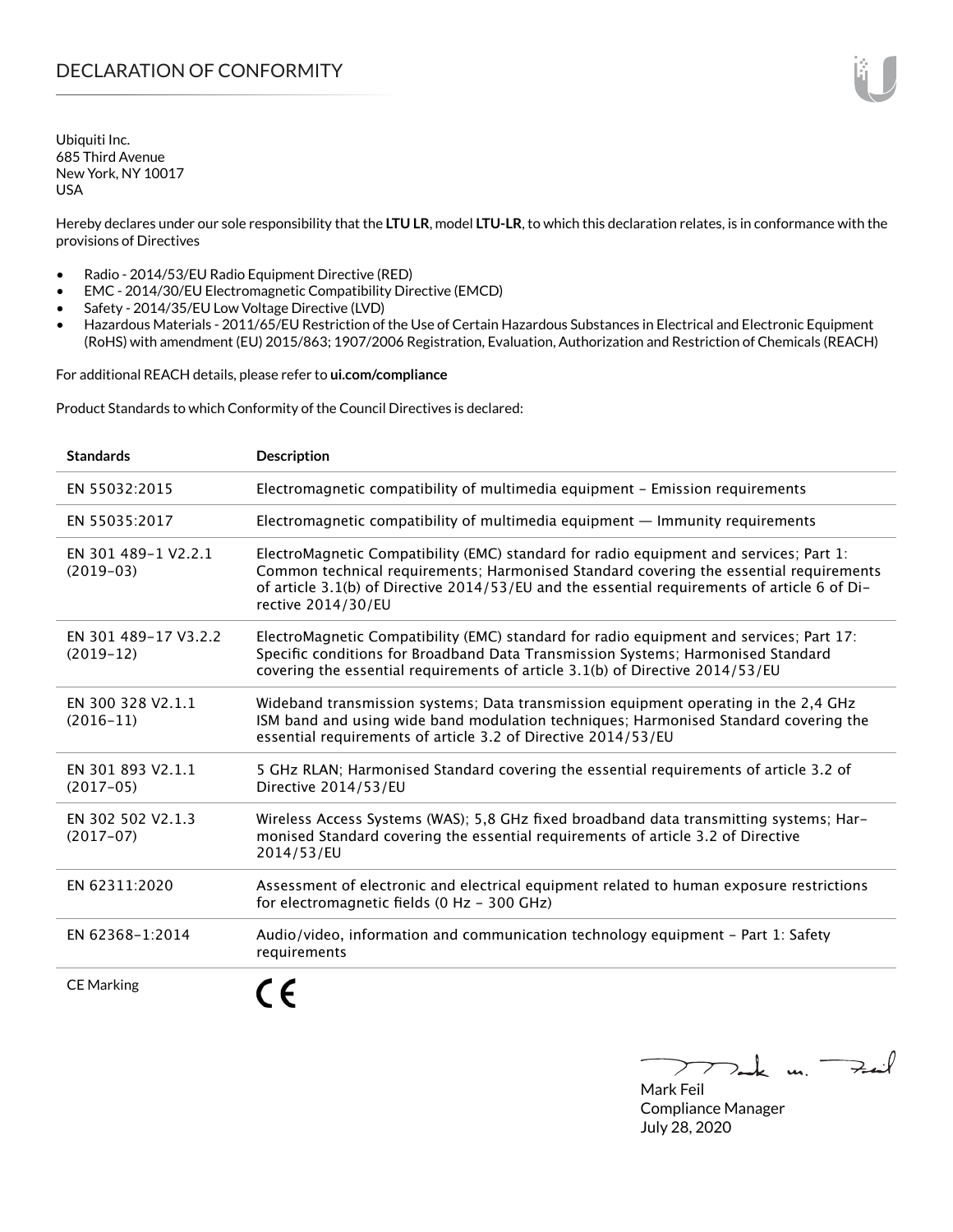# **LTU-LR**

## **български** [Bulgarian]

С настоящото Ubiquiti декларира, че това устройство LTU-LR е в съответствие със съществените изисквания и други приложими разпоредби на Директиви 2014/53/ EC, 2014/30/ЕС, 2014/35/ЕС.

## **Hrvatski** [Croatian]

Ubiquiti ovim putem izjavljuje da je ovaj uređaj LTU-LR sukladan osnovnim zahtjevima i ostalim bitnim odredbama Direktiva 2014/53/EU, 2014/30/EU, 2014/35/EU.

# **Čeština** [Czech]

Ubiquiti tímto prohlašuje, že toto LTU-LR zařízení, je ve shodě se základními požadavky a dalšími příslušnými ustanoveními směrnic 2014/53/EU, 2014/30/EU, 2014/35/EU.

# **Dansk** [Danish]

Hermed, Ubiquiti, erklærer at denne LTU-LR enhed, er i overensstemmelse med de væsentlige krav og øvrige relevante krav i direktiver 2014/53/EU, 2014/30/EU, 2014/35/ EU.

# **Nederlands** [Dutch]

Hierbij verklaart Ubiquiti, dat deze LTU-LR apparaat, in overeenstemming is met de essentiële eisen en de andere relevante bepalingen van richtlijnen 2014/53/EU, 2014/30/EU, 2014/35/EU.

## **English**

Hereby, Ubiquiti, declares that this LTU-LR device, is in compliance with the essential requirements and other relevant provisions of Directives 2014/53/EU, 2014/30/EU, 2014/35/EU.

## **Eesti keel** [Estonian]

Käesolevaga Ubiquiti kinnitab, et antud LTU-LR seade, on vastavus olulistele nõuetele ja teistele asjakohastele sätetele direktiivide 2014/53/EL, 2014/30/EL, 2014/35/EL.

## **Suomi** [Finnish]

Täten Ubiquiti vakuuttaa, että tämä LTU-LR laite, on yhdenmukainen olennaisten vaatimusten ja muiden sitä koskevien direktiivien 2014/53/EU, 2014/30/EU, 2014/35/EU.

## **Français** [French]

Par la présente Ubiquiti déclare que l'appareil LTU-LR, est conforme aux exigences essentielles et aux autres dispositions pertinentes des directives 2014/53/UE, 2014/30/UE, 2014/35/UE.

## **Deutsch** [German]

Hiermit erklärt Ubiquiti, dass sich dieses LTU-LR Gerät, in Übereinstimmung mit den grundlegenden Anforderungen und den anderen relevanten Vorschriften der Richtlinien 2014/53/EU, 2014/30/EU, 2014/35/EU befindet.

# **Ελληνικά** [Greek]

Δια του παρόντος, Ubiquiti, δηλώνει ότι αυτή η συσκευή LTU-LR, είναι σε συμμόρφωση με τις βασικές απαιτήσεις και τις λοιπές σχετικές διατάξεις των οδηγιών 2014/53/ EE, 2014/30/EE, 2014/35/EE.

## **Magyar** [Hungarian]

Ezennel Ubiquiti kijelenti, hogy ez a LTU-LR készülék megfelel az alapvető követelményeknek és más vonatkozó 2014/53/EU, 2014/30/EU, 2014/35/EU irányelvek rendelkezéseit.

## **Íslenska** [Icelandic]

Hér, Ubiquiti, því yfir að þetta LTU-LR tæki er í samræmi við grunnkröfur og önnur viðeigandi ákvæði tilskipana 2014/53/ESB, 2014/30/ESB, 2014/35/ESB.

## **Italiano** [Italian]

Con la presente, Ubiquiti, dichiara che questo dispositivo LTU-LR, è conforme ai requisiti essenziali ed alle altre disposizioni pertinenti delle direttive 2014/53/UE, 2014/30/ UE, 2014/35/UE.

## **Latviešu valoda** [Latvian]

Ar šo, Ubiquiti, deklarē, ka LTU-LR ierīce, ir saskaņā ar būtiskajām prasībām un citiem attiecīgiem noteikumiem Direktīvās 2014/53/ES, 2014/30/ES, 2014/35/ES.

## **Lietuvių kalba** [Lithuanian]

Ubiquiti deklaruoja, kad šis LTU-LR įrenginys atitinka esminius reikalavimus ir kitas 2014/53/ES, 2014/30/ES, 2014/35/ES Direktyvų nuostatas.

## **Malti** [Maltese]

Hawnhekk, Ubiquiti, tiddikjara li dan il-mezz LTU-LR huwa konformi mar-rekwiżiti essenzjali u dispożizzjonijiet rilevanti oħrajn ta 'Direttivi 2014/53/UE, 2014/30/UE, 2014/35/UE.

## **Norsk** [Norwegian]

Herved Ubiquiti, erklærer at denne LTU-LR enheten, er i samsvar med de grunnleggende kravene og andre relevante bestemmelser i direktivene 2014/53/EU, 2014/30/EU, 2014/35/EU.

## **Polski** [Polish]

Niniejszym, Ubiquiti, oświadcza, że urządzenie LTU-LR, jest zgodny z zasadniczymi wymaganiami oraz pozostałymi stosownymi postanowieniami Dyrektyw 2014/53/UE, 2014/30/UE, 2014/35/UE.

## **Português** [Portuguese]

Ubiquiti declara que este dispositivo LTU-LR, está conforme com os requisitos essenciais e outras disposições das Directivas 2014/53/UE, 2014/30/UE, 2014/35/UE.